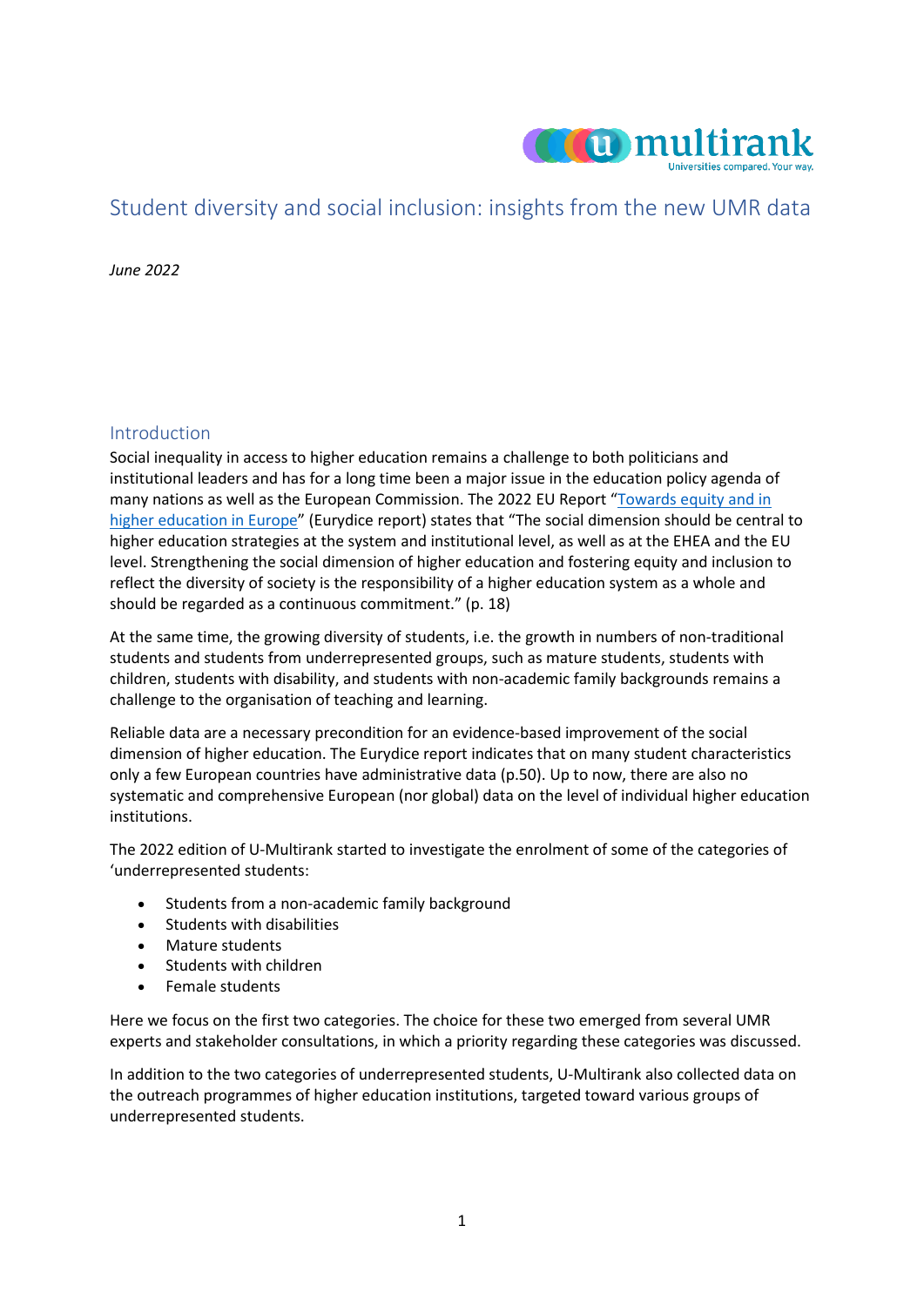# First-generation students

An overview in the Eurydice Report (p.50) indicates that administrative data on first-generation students are available only in 12 out of 37 European countries. Since many institutions also have no data on these groups, we collected the information about the educational attainment of the parents through the UMR students survey, first in 2020.

The diversity of the student body and the participation of students from underrepresented groups is the result of the aggregated decisions of individual potential students to enter higher education. Potential students from underrepresented groups see more barriers to entry than other potential students. Higher education institutions can develop special programmes and activities to lower or remove those barriers but part of the problem of underrepresentation is beyond the control of the individual higher education institution. In addition to the barriers in primary and secondary education, there are national characteristics that are most likely to have an impact. We focus on two barriers at the national system level: the relative wealth of a country and the historical rate of participation in higher education.

## **National context**

Higher education provision is a costly activity and this is reflected in the fact that wealthy countries (OECD, 2022) have a higher rate of participation and show a higher level of education attainment (as in the percentage of 25-35 years old population with a tertiary degree) (OECD, 2021, Indicator A1). OECD data clearly show this relation.



National higher education systems differ in tertiary education attainment and they differ even more in the rate the participation in higher education has changed over time. If we compare the attainment of the population aged 55-64 years old to the attainment of the younger age group, we can see large differences in the growth rate of tertiary education attainment.

Do the wealthy countries have fewer first-generation, disabled or mature students? It proved to be difficult to find clear patterns in the data. For the low-income systems, we see a positive relationship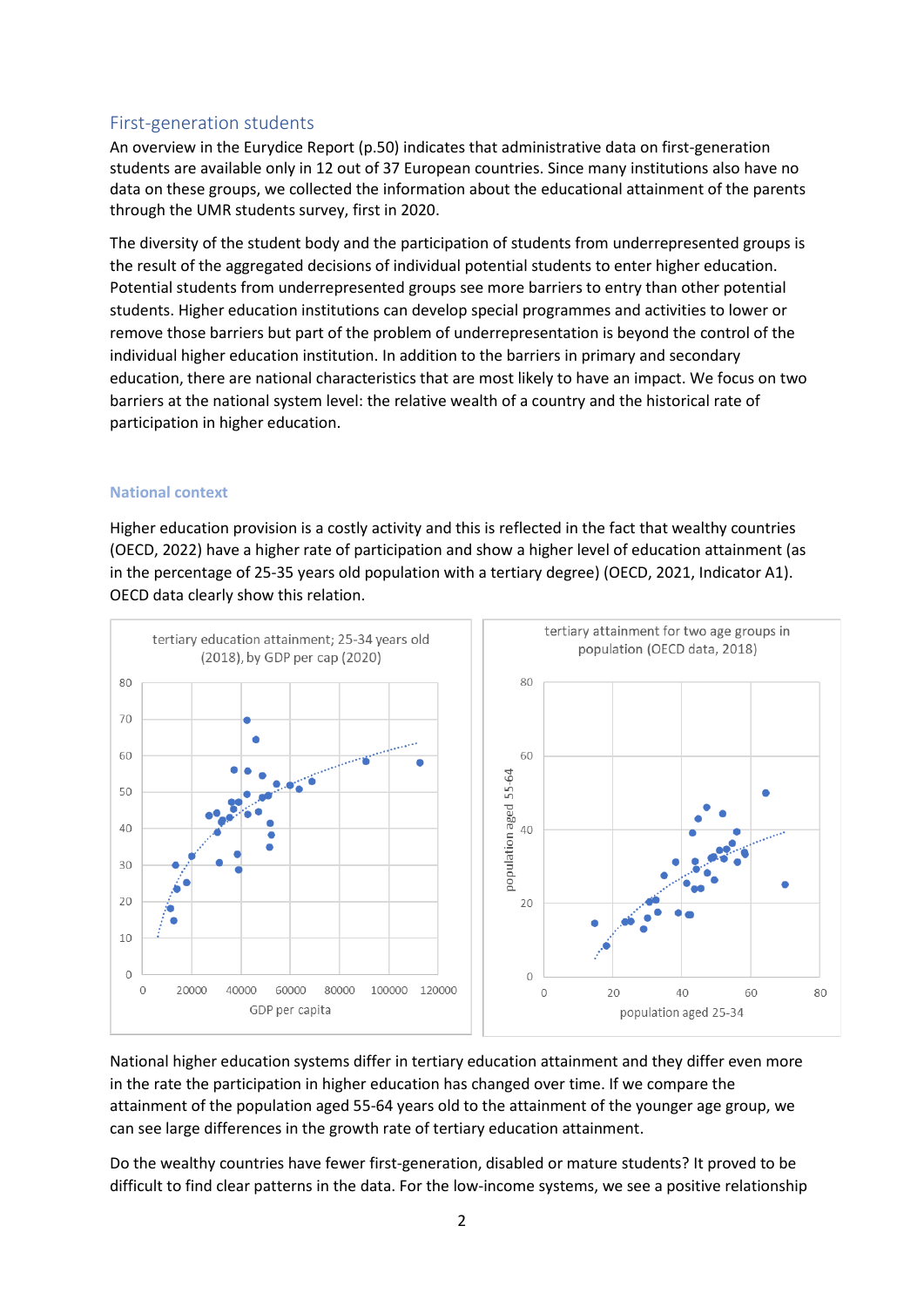between GDP per capita and the percentage of first-generation students. For other systems, there is no relation. For disabled and mature students the pattern is less clear.

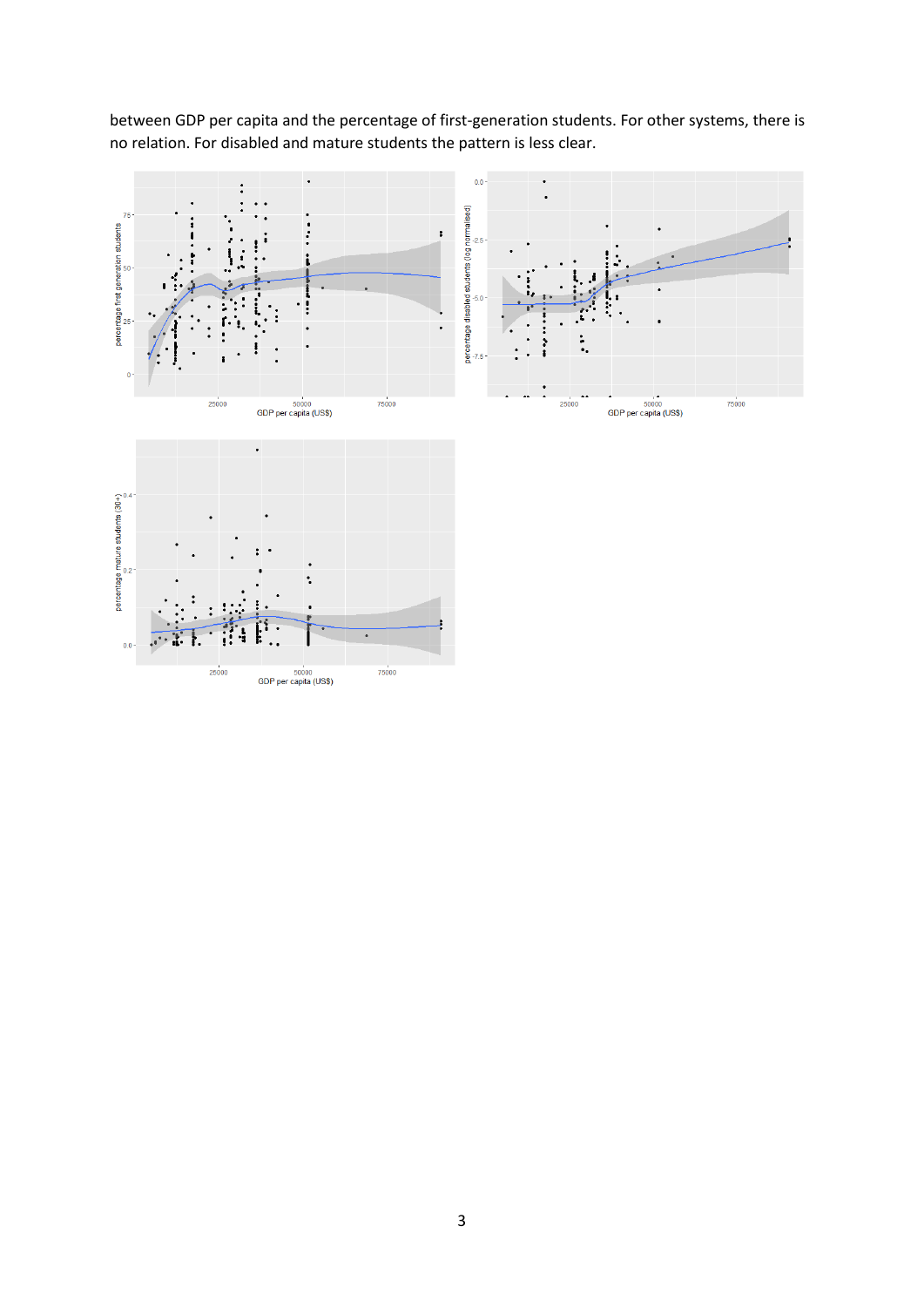Do the fast-growing systems have more first-generation students, disabled or mature students? Patterns are not very clear, but the data do not lead to conclude that our assumptions are invalid. Systems that have grown fast tend to have a higher percentage of first-generation students and a lower percentage of disabled students.



#### **Institutional differences**

The UMR data also show that the percentage of first-generation students is linked to some characteristics of the higher education institution and the programmes provided. We find that HEIs that relatively few graduate students have more first-generation students. There is a similar result for the highest degree offered: HEIs that offer master's as their highest degree have on average more first-generation students than PhD granting HEIs. In the UMR HEIs have also characterized their type of institution and those results hint at a similar result: UAS have more first-generation students than research universities and specialized and technical universities have fewer first-generation students.

Multivariate analyses aimed at building a categorization of HEIs, using a larger set of (descriptive) mapping indicators: age, expenditure on research, percentage of graduate students, the highest level of degrees offered, new entrants from the region, size and scope do produce clusters of HEIs with characteristics that are in line with the bivariate analyses. However, due to the limited number of observations regarding first-generation students and a large number of variables in the clustering, no clear patterns emerged from those analyses.

Despite these findings, we can conclude that institutional characteristics do make a difference when interpreting data on first-generation students.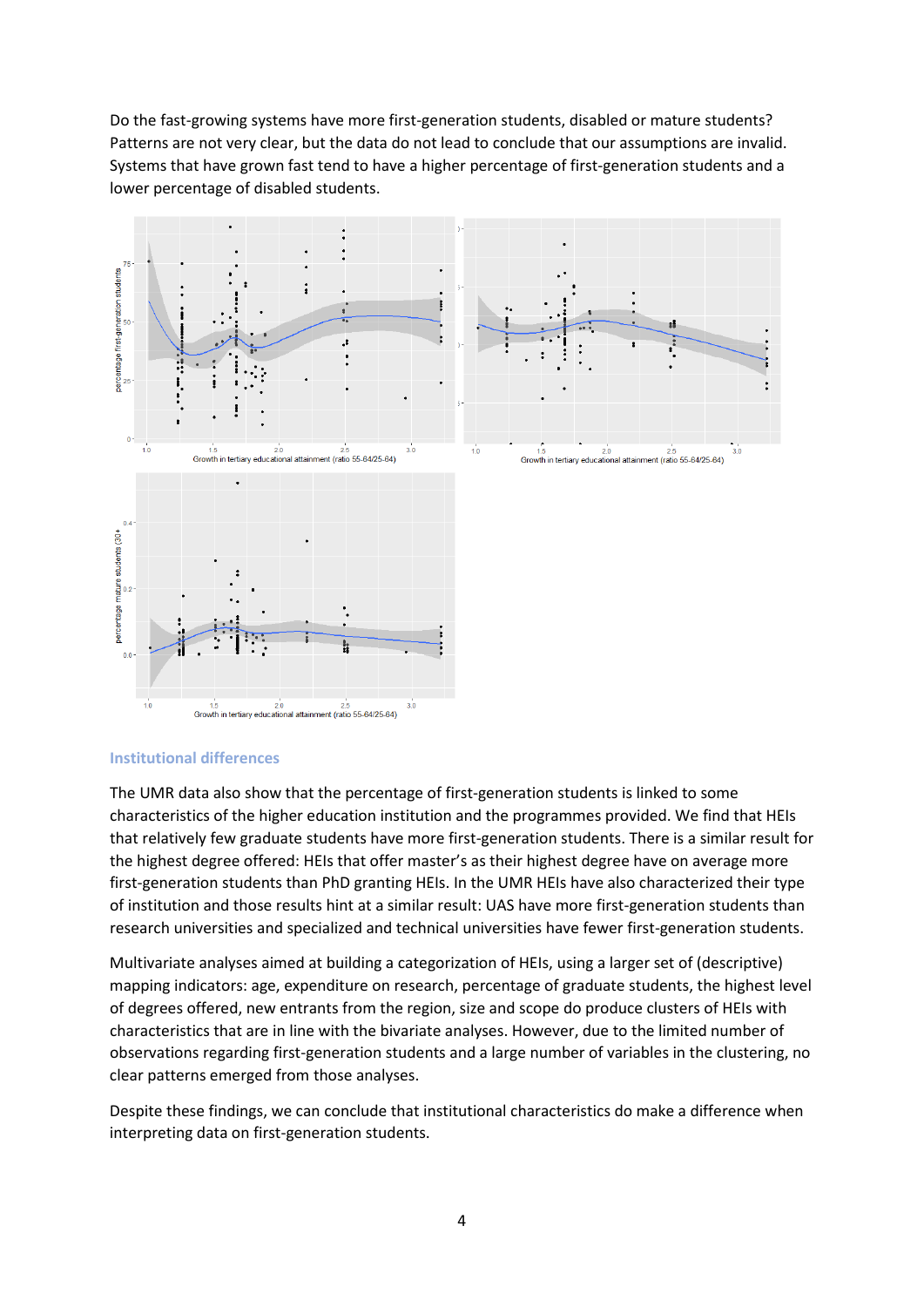#### **Subject-based differences**

The U-Multirank students survey is part of the data collection for the 30 UMR subject rankings and hence restricted to those subjects. Subject data are updated in a rolling three-year cycle. In the 2020 and 2021 surveys, sciences and engineering, health subjects, psychology and social work were included. The data includes answers on parental educational background for 62,000 students from 314 institutions worldwide.

Results on first-generation students show marked differences by subjects. The highest percentage of first-generation students can be found in social work, nursing and agriculture; the lowest shares in medicine, dentistry and pharmacy. In general, the shares in the sciences are slightly higher than in engineering. Social work and nursing are among the subjects that have been "upgraded" from vocational to higher education most recently. In contrast, medicine, dentistry, and pharmacy have a long academic tradition and train for professions with high prestige. In many countries, education and nursing are offered by universities of applied science.

#### **Why do higher education institutions differ in the percentages of first-generation new entrants?**

These differences in national context, institutional profile and subject field may have an impact on the choice of potential students to access higher education. Based on the insights of the academic literature, we have formulated a few assumptions on how this impact may take its effect.

To be able to present an explanation, we have looked for conceptual frameworks that help understand why young people from underrepresented groups do not (as often) decide to enter higher education. A promising concept in that respect is the concept of individual risk aversion. Our first assumption is embedded in behavioural economics: the literature on individual loss or risk aversion when making important decisions (like going to higher education) and the differences in risk aversion between groups in society. The assumption is that potential students from underrepresented groups are more risk-averse than other students. They see more risks involved in enrolling into higher education, like the costs of a long study, and chances of not succeeding. This may be assumed to be particularly the case for first-generation students. Their parents lack the experience that may give them and their children a more realistic view of the risks. Consequently, young people from underrepresented groups decide not to enter higher education (as frequently as other young people) and when they do, they enrol in programmes with assumed lower risks: less expensive, with a relatively short duration or with a higher chance of completion (Vossensteyn, 2005, p.93-94). The UMR results on the subject level appear to corroborate this theoretical expectation, as the programmes with higher participation of first-generation students are those that are bachelor programmes, closely related to specific professions, in many systems 'recently' upgraded to higher education (e.g. nursing versus medicine).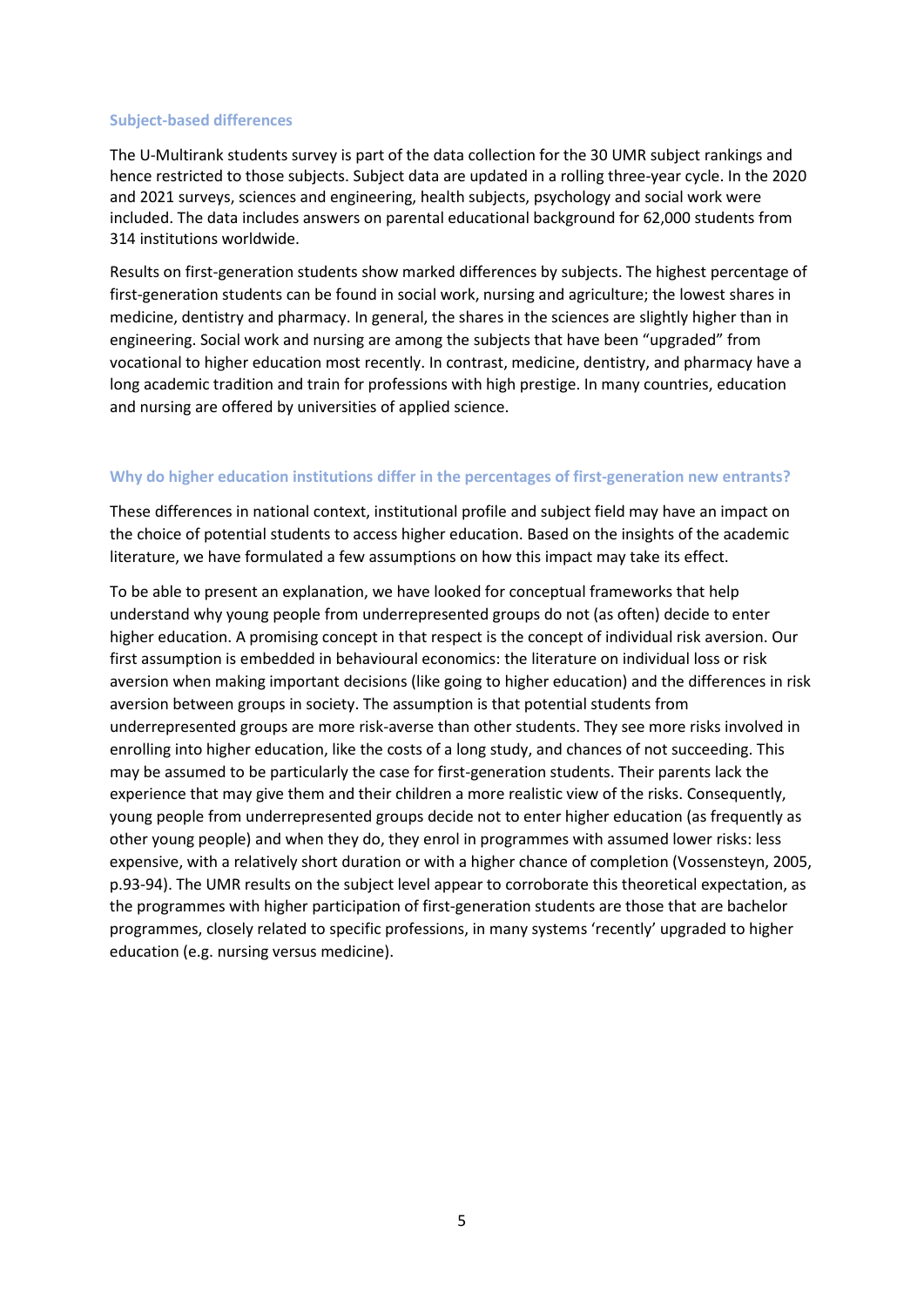

#### *Percentage of first-generation students by subject*

The UMR data show that HEIs that offer master's as highest degree (that take a shorter time to complete (which leads to a smaller risk of failure and lower total cost) have more first-generation students than PhD granting institutions. The result regarding the percentage of graduates students underlines this conclusion. and offer more frequently the type of programmes/subjects that are popular among first-generation students.

There is however also a potential system-level explanation of the differences in participation of firstgeneration students. If the educational attainment of the older age groups (the parents of the potential students today) is low, it is most likely that the percentage of first-generation students will be relatively high (especially if current participation rates are much higher than participation rates in the past). To check this assumption, the data on first-generation students were linked to system-level data. In the UMR student survey, coverage of institutions differs by country; a sufficient number of institutions is available for 13 countries. Countries with low percentages of first-generation students include Ukraine and Hungary, and countries with high percentages of first-generation students include Portugal and Italy. How do these countries score in tertiary attainment? Data on Ukraine is not available and Hungary scores medium in tertiary attainment among the population aged 25-34 (31%) and the population aged 55-64 (20.3). In terms of growth of tertiary educational attainment, both countries score relatively low, which is in line with the assumption. Portugal and Italy score high in the growth of tertiary educational attainment, again in line with the assumption.

#### Disabled students

According to the Eurydice Report, only 16 out of 36 European countries regularly collect comprehensive data on students with disabilities. The definition of disability in our UMR institutional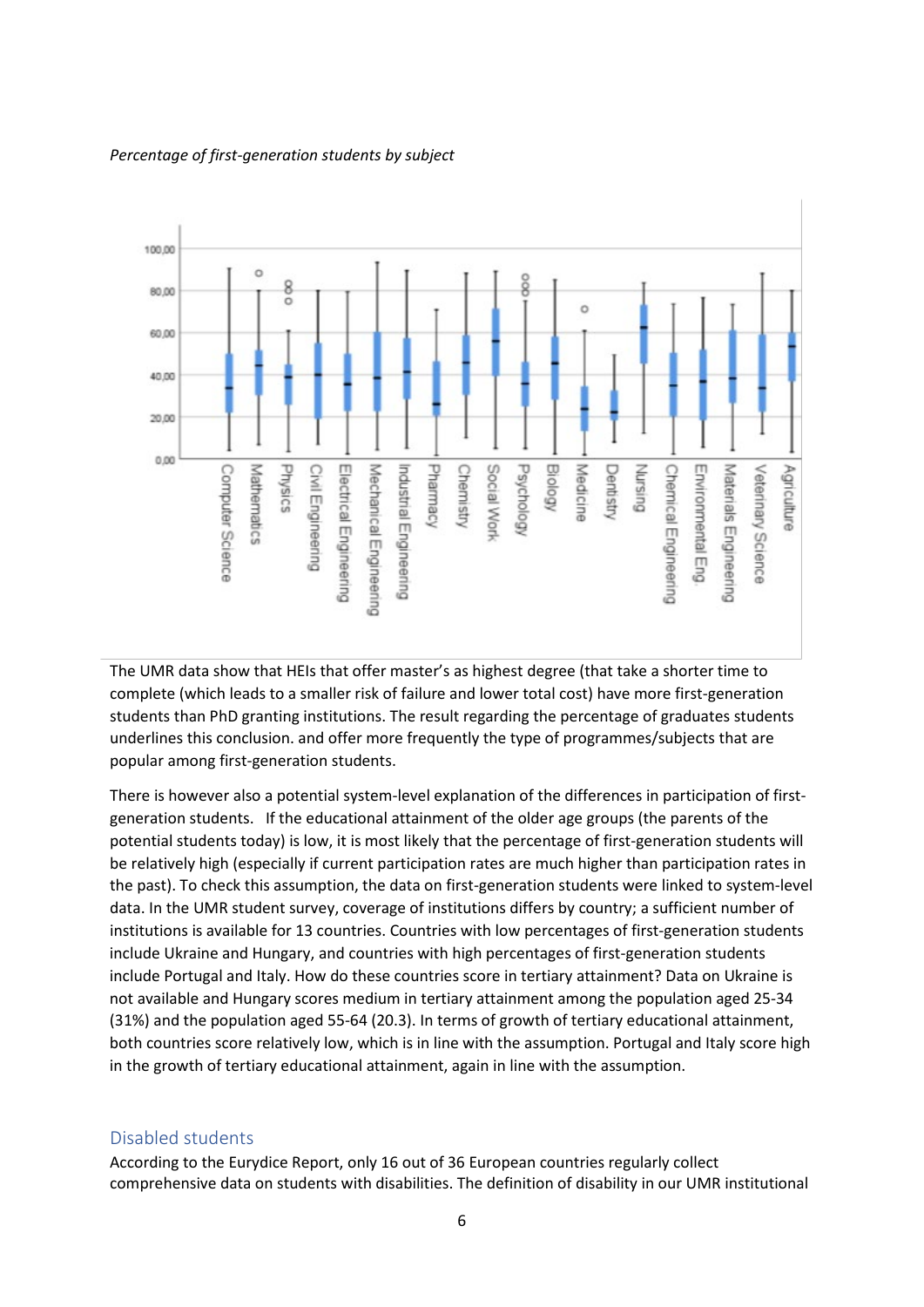survey is based on a UN definition: "Persons with disabilities include those who have long-term physical, mental, intellectual or sensory impairments which in interaction with various barriers may hinder their full and effective participation in society on an equal basis with others"<sup>[1](#page-6-0)</sup>.

In the latest UMR data collection access of disabled students was addressed. Based on the more than 500 answers to the questions on this issue, the percentage of new entrants with a disability varied from 0 to 33%.

Students with disabilities were also most frequently mentioned when characterizing the target groups of institutional outreach activities: 137 out of 345 institutions responding to this question. Do the institutions that mention disabled students as a target group for outreach activities also have a higher percentage of new entrants with disabilities? On average, institutions that target disabled students in their outreach activities score twice as high as the other institutions (3.7% vs 1.8%), but the variation within both groups is too large to draw any firm conclusions from that result.

#### **Why do HEIs differ in the percentages of new entrants with a disability?**

Also concerning the differences in the participation rates of disabled students the differences between national and institutional contexts needs to be taken into account. Our assumption is that larger institutions in more wealthy countries can accommodate more disabled students than smaller institutions in poor countries. Although the relationship is statistically not very strong, the data do not contradict our initial assumption. For half of the institutions, there seems not to be any relation but for the other half, a (limited) positive correlation can be found.

<span id="page-6-0"></span><sup>1</sup> https://www.un.org/disabilities/documents/convention/convention\_accessible\_pdf.pdf.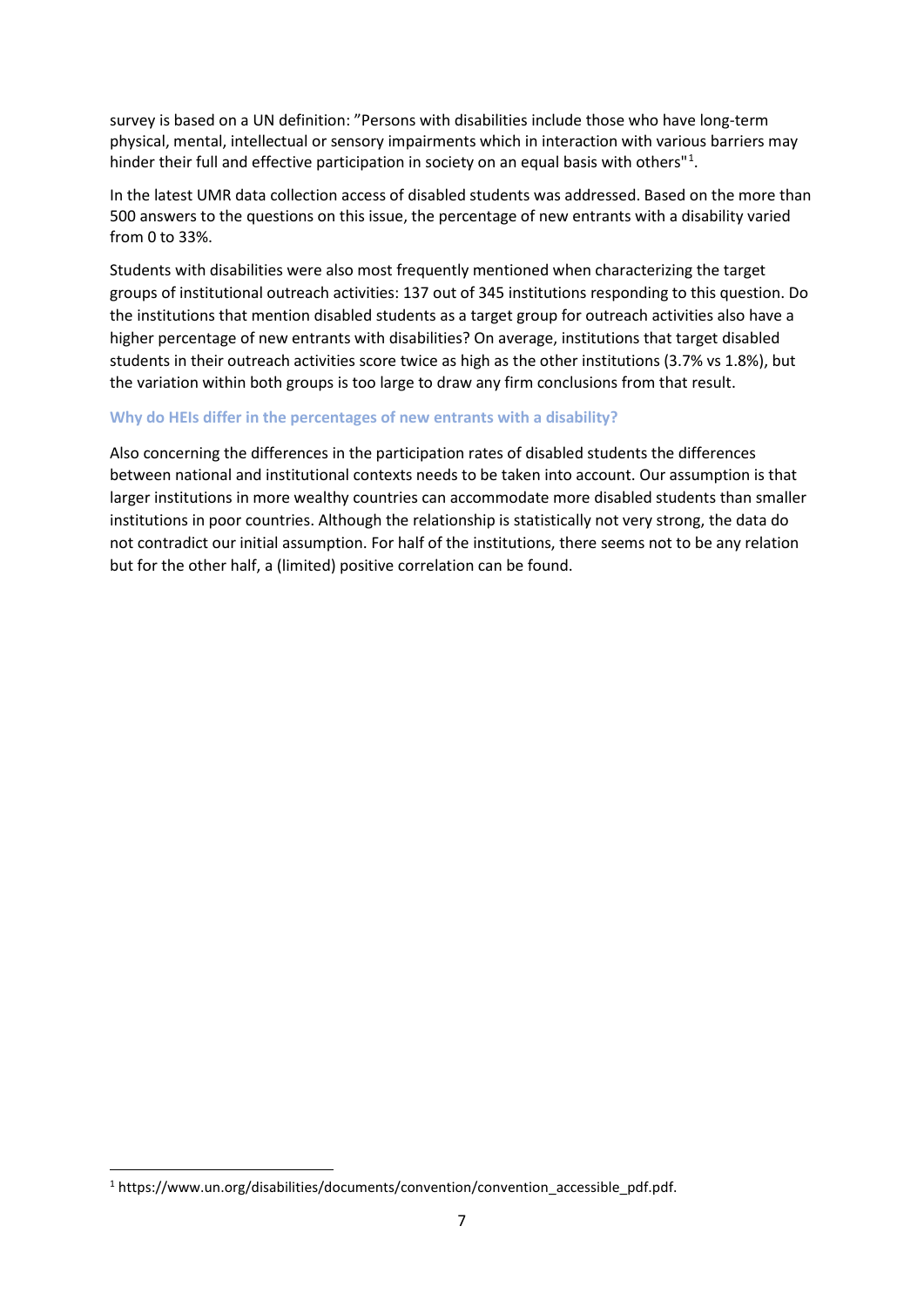# What can higher education institutions do? Outreach activities.

## **Types of outreach activities**

What can institutions do to enhance the participation of students from underrepresented groups? In our 2021 survey, we asked the institutions participating in U-Multirank what outreach activities targeting underrepresented groups they had in place.



One third of the institutions responded to that question, of which 18% reported to have no data on outreach activities available, 15 % to have no outreach activities focused on underrepresented groups and 67% reported one or more types of outreach activities. Among the responding institutions, guidance and counselling were most popular, followed by cooperation activities with secondary schools. Summer schools for underrepresented groups were mentioned least often.

Whether the outreach activities have been effective in attracting more students from underrepresented groups is not yet possible to assess. The UMR comprise information on the types of outreach activities in place, but there is no information on how long the activities are already implemented.

There are no clear patterns in the participation of first-generation students or disabled students and the type of outreach programmes in place.

#### **Target groups in outreach**

345 institutions responded to the question on the *target groups* of their outreach activities. A wide variety was mentioned. The major target groups were: disabled students, students from a low socioeconomic background, pupils at secondary schools, female pupils/students (often in combination with access to STEM programmes), refugees, migrant students, and mature students. Around onethird of the institutions specified one target group, one-third two, and the rest mentioned more than two target groups for their outreach activities. For those HEIs that mentioned low-income groups as the target group, the percentage of first-generation students was on average slightly lower than for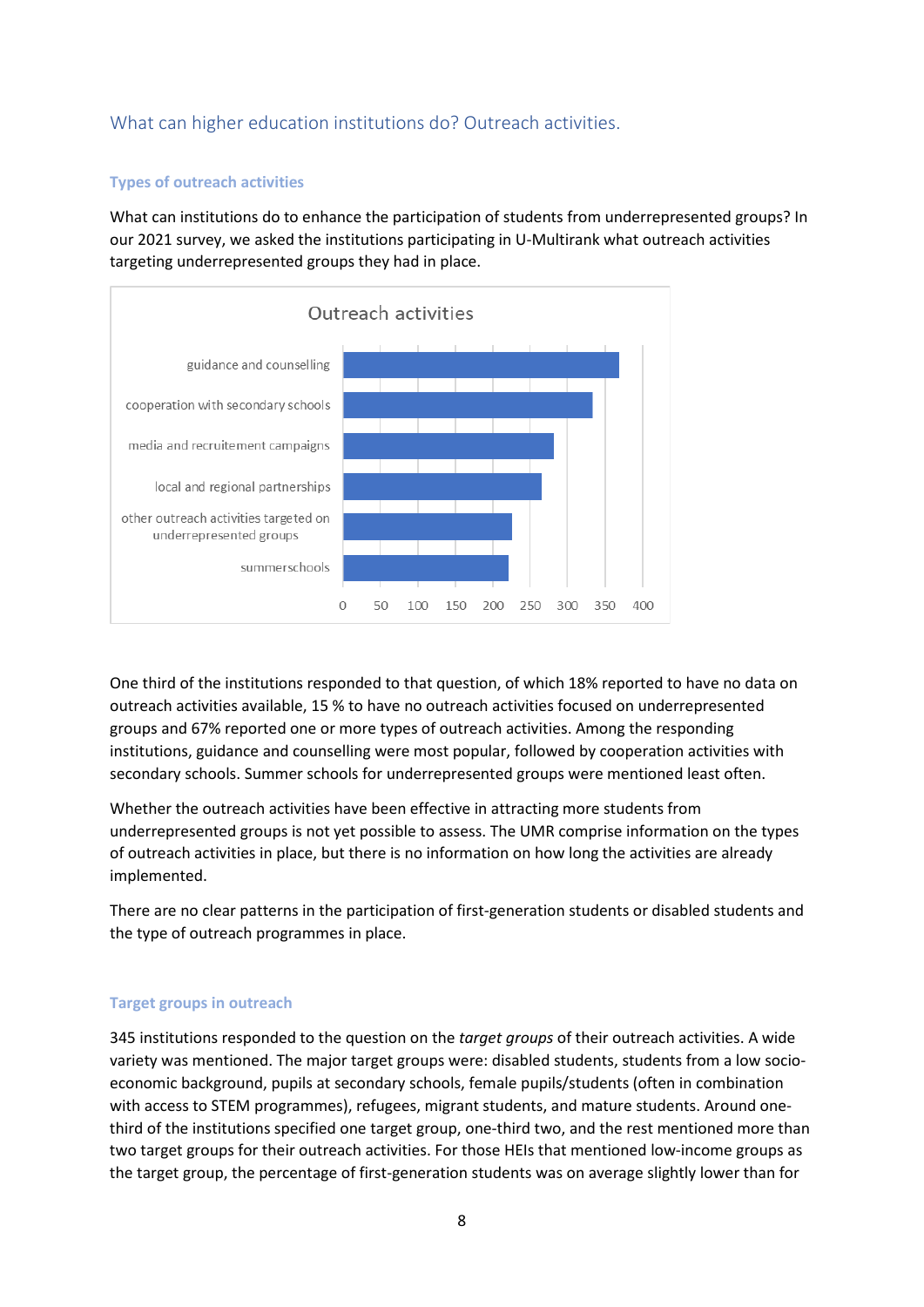the other HEIs. For the small number of HEIs that mentioned first-generation students as a specific target group, the percentage of first-generation students is higher than for the rest. The same goes for disabled students as the target group: HEIs that mention that as a target group have on average a slightly higher percentage of first-generation students.

For disabled students, we saw that there is a positive, be it not very strong, relation between disabled students as a target group and % of disabled students.

If we look at the **type** and **number** of outreach activities, there is no clear pattern regarding disabled new entrants as a target group*.*

There is also no clear pattern in the number of outreach activities reported and the percentage of first-generation students. The same for the percentage of disabled new entrants.

# **Conclusion**

Data on the participation of students from underrepresented groups are not commonly available among higher education institutions in Europe and beyond. UMR has introduced several questions in its data collection at the subject and institutional level to gain some insights into the actual participation of students from underrepresented groups. The results of the first round of data collection show that there are clear differences in the participation of two major categories of underrepresented groups: first-generation students and disabled students. These differences appear to be related to factors at the subject level, the institutional level and the national level. When trying to understand differences in participation between institutions these multi-level differences need to be taken into account. This limits the use of the information for ranking purposes but enriches the potential for understanding and interinstitutional mutual learning.

Higher education institutions can engage in activities and programmes that may have an impact on the participation of students from underrepresented groups. Data on institutional outreach activities are still incomplete, but of the institutions that responded to the question on outreach activities one third did not have targeted outreach activities in place or had no information on it. This implies that institutions can step up their effort, both in developing outreach activities as well as in collecting and providing information on underrepresented groups and outreach activities in place.

Given the result that there are also national differences in participation and outreach activities, it is not only at the institutional level where an effort can be made in creating circumstances that are favourable for more equal participation. Structural and cultural aspects play a role, and (financial) resources are also important (as the results of a recent Australian study (Devlin [2](#page-8-0)022) show<sup>2</sup>). System-level policies regarding social inclusion, addressing specific categories of underrepresented students may be expected to have a major impact.

<span id="page-8-0"></span> $2$  The study showed that investments per student are much higher for low SES students than for other students. This has to do with the costs of outreach activities. If it requires a certain level of resources and scale to organize such activities effectively, as the Australian results suggest, it does make sense that size and wealth are positively related to participation of underrepresented groups.